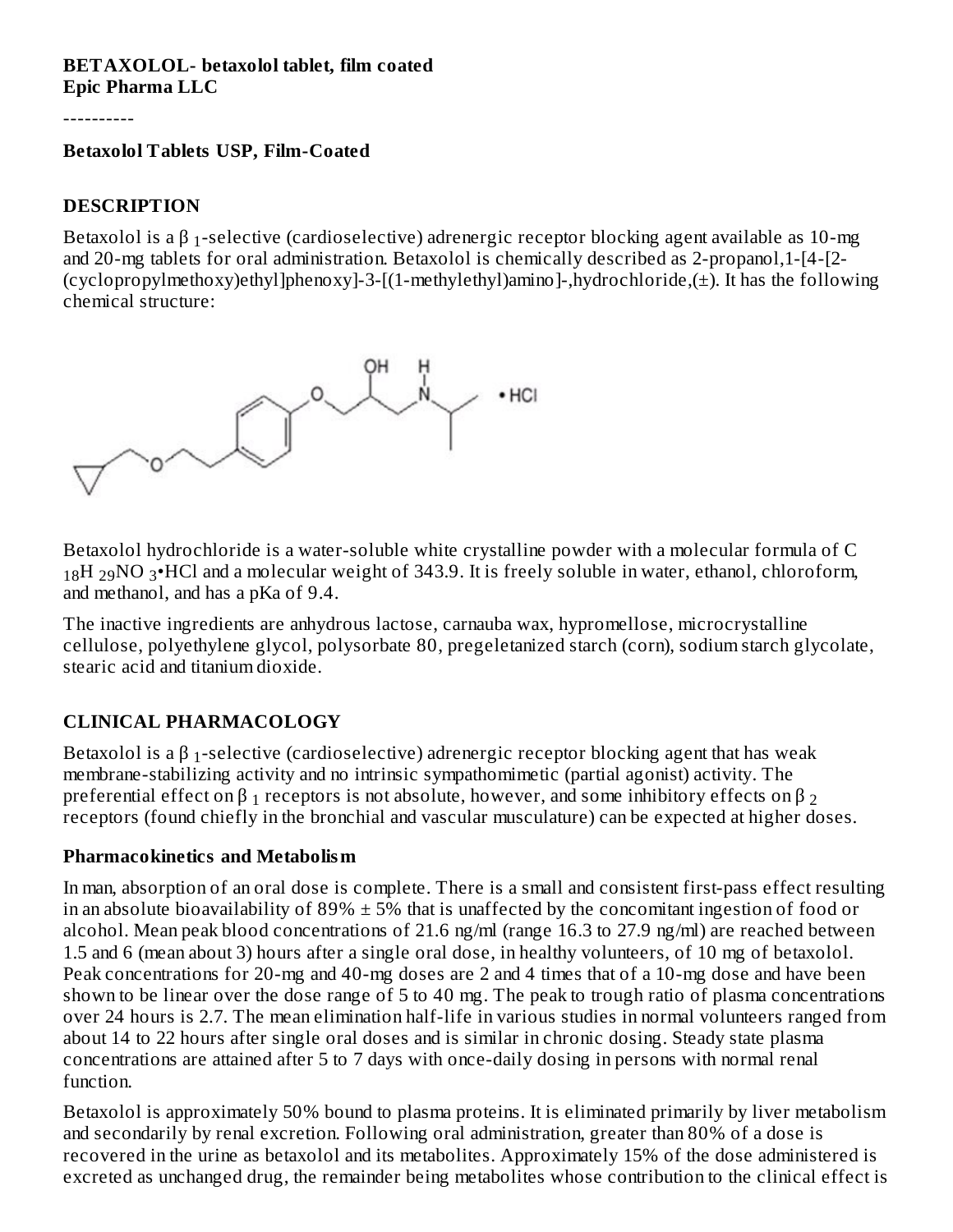# negligible.

Steady state studies in normal volunteers and hypertensive patients found no important differences in kinetics. In patients with hepatic disease, elimination half-life was prolonged by about 33%, but clearance was unchanged, leading to little change in AUC. Dosage reductions have not routinely been necessary in these patients. In patients with chronic renal failure undergoing dialysis, mean elimination half-life was approximately doubled, as was AUC, indicating the need for a lower initial dosage (5 mg) in these patients. The clearance of betaxolol by hemodialysis was 0.015 L/h/kg and by peritoneal dialysis, 0.010 L/h/kg. In one study (n=8), patients with stable renal failure, not on dialysis, with mean creatinine clearance of 27 ml/min showed slight increases in elimination half-life and AUC, but no change in Cmax. In a second study of 30 hypertensive patients with mild to severe renal impairment, there was a reduction in clearance of betaxolol with increasing degrees of renal insufficiency. Inulin clearance (mL/min/1.73 m<sup>2</sup>) ranged from 70 to 107 in 7 patients with mild impairment, 41 to 69 in 14 patients with moderate impairment, and 8 to 37 in 9 patients with severe impairment. Clearance following oral dosing was reduced significantly in patients with moderate and severe renal impairment (26% and 35%, respectively) when compared with those with mildly impaired renal function. In the severely impaired group, the mean Cmax and the mean elimination half-life tended to increase (28% and 24%, respectively) when compared with the mildly impaired group. A starting dose of 5 mg is recommended in patients with severe renal impairment. (See *Dosage and Administration*.)

Studies in elderly patients (n=10) gave inconsistent results but suggest some impairment of elimination, with one small study (n=4) finding a mean half-life of 30 hours. A starting dose of 5 mg is suggested in older patients.

#### **Pharmacodynamics**

Clinical pharmacology studies have demonstrated the beta-adrenergic receptor blocking activity of betaxolol by (1) reduction in resting and exercise heart rate, cardiac output, and cardiac work load, (2) reduction of systolic and diastolic blood pressure at rest and during exercise, (3) inhibition of isoproterenol-induced tachycardia, and (4) reduction of reflex orthostatic tachycardia.

The β<sub>1</sub>-selectivity of betaxolol in man was shown in three ways: (1) In normal subjects, 10- and 40-mg oral doses of betaxolol, which reduced resting heart rate at least as much as 40 mg of propranolol, produced less inhibition of isoproterenol-induced increases in forearm blood flow and finger tremor than propranolol. In this study, 10 mg of betaxolol was at least comparable to 50 mg of atenolol. Both doses of betaxolol, and the one dose of atenolol, however, had more effect on the isoproterenolinduced changes than placebo (indicating some  $\beta$   $_2$  effect at clinical doses) and the higher dose of betaxolol was more inhibitory than the lower. (2) In normal subjects, single intravenous doses of betaxolol and propranolol, which produced equal effects on exercise-induced tachycardia, had differing effects on insulin-induced hypoglycemia, with propranolol, but not betaxolol, prolonging the hypoglycemia compared with placebo. Neither drug affected the maximum extent of the hypoglycemic response. (3) In a single-blind crossover study in asthmatics (n=10), intravenous infusion over 30 minutes of low doses of betaxolol (1.5 mg) and propranolol (2 mg) had similar effects on resting heart rate but had differing effects on FEV  $_1$  and forced vital capacity, with propranolol causing statistically significant (10% to 20%) reductions from baseline in mean values for both parameters while betaxolol had no effect on mean values. While blood levels were not measured, the dose of betaxolol used in this study would be expected to produce blood concentrations, at the time of the pulmonary function studies, considerably lower than those achieved during antihypertensive therapy with recommended doses of betaxolol. In a randomized double-blind, placebo-controlled crossover (4X4 Latin Square) study in 10 asthmatics, betaxolol (about 5 or 10 mg IV) had little effect on isoproterenol-induced increases in FEV ; in contrast, propranolol (about 7 mg IV) inhibited the response. 1

Consistent with its negative chronotropic effect, due to beta-blockade of the SA node, and lack of intrinsic sympathomimetic activity, betaxolol increases sinus cycle length and sinus node recovery time. Conduction in the AV node is also prolonged.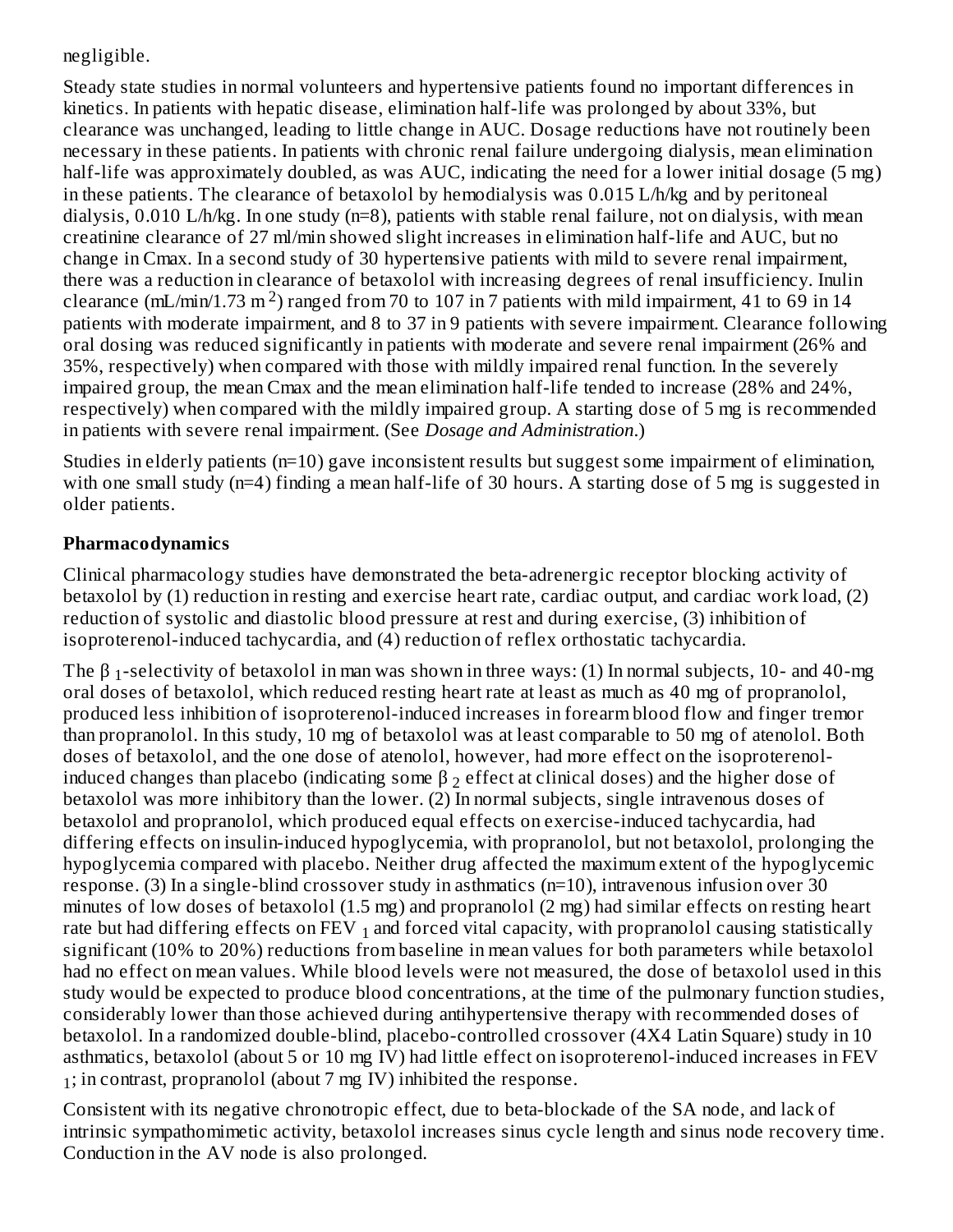Significant reductions in blood pressure and heart rate were observed 24 hours after dosing in doubleblind, placebo-controlled trials with doses of 5 to 40 mg administered once daily. The antihypertensive response to betaxolol was similar at peak blood levels (3 to 4 hours) and at trough (24 hours). In a large randomized, parallel dose-response study of 5, 10, and 20 mg, the antihypertensive effects of the 5-mg dose were roughly half of the effects of the 20-mg dose (after adjustment for placebo effects) and the 10-mg dose gave more than 80% of the antihypertensive response to the 20-mg dose. The effect of increasing the dose from 10 mg to 20 mg was thus small. In this study, while the antihypertensive response to betaxolol showed a dose-response relationship, the heart rate response (reduction in HR) was not dose related. In other trials, there was little evidence of a greater antihypertensive response to 40 mg than to 20 mg. The maximum effect of each dose was achieved within 1 or 2 weeks. In comparative trials against propranolol, atenolol, and chlorthalidone, betaxolol appeared to be at least as effective as the comparative agent.

Betaxolol has been studied in combination with thiazide-type diuretics and the blood pressure effects of the combination appear additive. Betaxolol has also been used concurrently with methyldopa, hydralazine, and prazosin.

The mechanism of the antihypertensive effects of beta-adrenergic receptor blocking agents has not been established. Several possible mechanisms have been proposed, however, including: (1) competitive antagonism of catecholamines at peripheral (especially cardiac) adrenergic-neuronal sites, leading to decreased cardiac output, (2) a central effect leading to reduced sympathetic outflow to the periphery, and (3) suppression of renin activity.

The results from long-term studies have not shown any diminution of the antihypertensive effect of betaxolol with prolonged use.

#### **INDICATIONS AND USAGE**

Betaxolol is indicated in the management of hypertension. It may be used alone or concomitantly with other antihypertensive agents, particularly thiazide-type diuretics.

#### **CONTRAINDICATIONS**

Betaxolol is contraindicated in patients with known hypersensitivity to the drug.

Betaxolol is contraindicated in patients with sinus bradycardia, heart block greater than first degree, cardiogenic shock, and overt cardiac failure. (see *Warnings).*

# **WARNINGS**

#### **Cardiac Failure**

Sympathetic stimulation may be a vital component supporting circulatory function in congestive heart failure, and beta-adrenergic receptor blockade carries the potential hazard of further depressing myocardial contractility and precipitating more severe heart failure. In hypertensive patients who have congestive heart failure controlled by digitalis and diuretics, beta-blockers should be administered cautiously. Both digitalis and beta-adrenergic receptor blocking agents slow AV conduction.

#### **In Patients Without a History of Cardiac Failure**

Continued depression of the myocardium with beta-blocking agents over a period of time can, in some cases, lead to cardiac failure. Therefore at the first sign or symptom of cardiac failure, discontinuation of betaxolol should be considered. In some cases beta-blocker therapy can be continued while cardiac failure is treated with cardiac glycosides, diuretics, and other agents, as appropriate.

# **Exacerbation of Angina Pectoris Upon Withdrawal**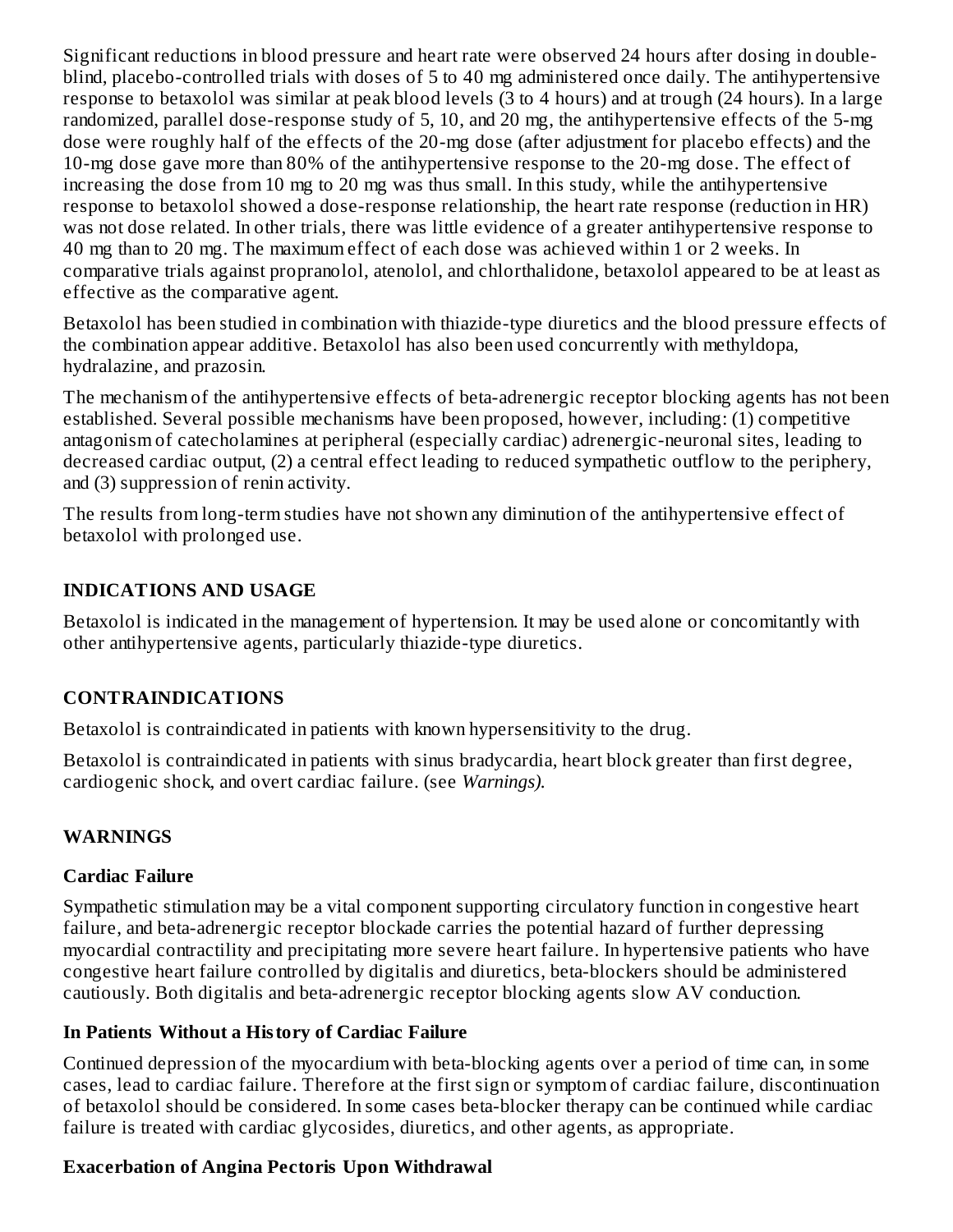Abrupt cessation of therapy with certain beta-blocking agents in patients with coronary artery disease has been followed by exacerbations of angina pectoris and, in some cases, myocardial infarction has been reported. Therefore, such patients should be warned against interruption of therapy without the physician's advice. Even in the absence of overt angina pectoris, when discontinuation of betaxolol is planned, the patient should be carefully observed and therapy should be reinstituted, at least temporarily, if withdrawal symptoms occur.

#### **Bronchospastic dis eas es**

**PATIENTS WITH BRONCHOSPASTIC DISEASE SHOULD NOT IN GENERAL RECEIVE BETA-BLOCKERS. Because of its relative β <sub>1</sub>-selectivity (cardioselectivity), low doses of betaxolol may be us ed with caution in patients with bronchospastic dis eas e who do not respond** to or cannot tolerate alternative treatment. Since  $\boldsymbol{\beta}$   $_1$ -selectivity is not absolute and is inversely related to dose, the lowest possible dose of betaxolol should be used (5 to 10 mg once daily) and a **bronchodilator should be made available. If dosage must be increas ed, divided dosage should be considered to avoid the higher peak blood levels associated with once-daily dosing.**

# **Major Surgery**

Chronically administered beta-blocking therapy should not be routinely withdrawn prior to major surgery, however the impaired ability of the heart to respond to reflex adrenergic stimuli may augment the risks of general anesthesia and surgical procedures (see Precautions, Drug Interactions). Titrate betaxolol dose to maintain effective heart rate control while avoiding frank hypotension and bradycardia.

#### **Diabetes and Hypoglycemia**

Beta-blockers should be used with caution in diabetic patients. Beta-blockers may mask tachycardia occurring with hypoglycemia (patients should be warned of this), although other manifestations such as dizziness and sweating may not be significantly affected. Unlike nonselective beta-blockers, betaxolol does not prolong insulin-induced hypoglycemia.

# **Thyrotoxicosis**

Beta-adrenergic blockade may mask certain clinical signs of hyperthyroidism (eg, tachycardia). Abrupt withdrawal of beta-blockade might precipitate a thyroid storm; therefore, patients known or suspected of being thyrotoxic from whom betaxolol is to be withdrawn should be monitored closely (see *Dosage and Administration: Cessation of therapy).*

Betaxolol should not be given to patients with untreated pheochromocytoma.

# **PRECAUTIONS**

#### **General**

Beta-adrenoceptor blockade can cause reduction of intraocular pressure. Since betaxolol hydrochloride is marketed as an ophthalmic solution for treatment of glaucoma, patients should be told that betaxolol may interfere with the glaucoma-screening test. Withdrawal may lead to a return of increased intraocular pressure. Patients receiving beta-adrenergic blocking agents orally and betablocking ophthalmic solutions should be observed for potential additive effects either on the intraocular pressure or on the known systemic effects of beta-blockade.

The value of using beta-blockers in psoriatic patients should be carefully weighed since they have been reported to cause an aggravation in psoriasis.

# *Impaired Hepatic or Renal Function*

Betaxolol is primarily metabolized in the liver to metabolites that are inactive and then excreted by the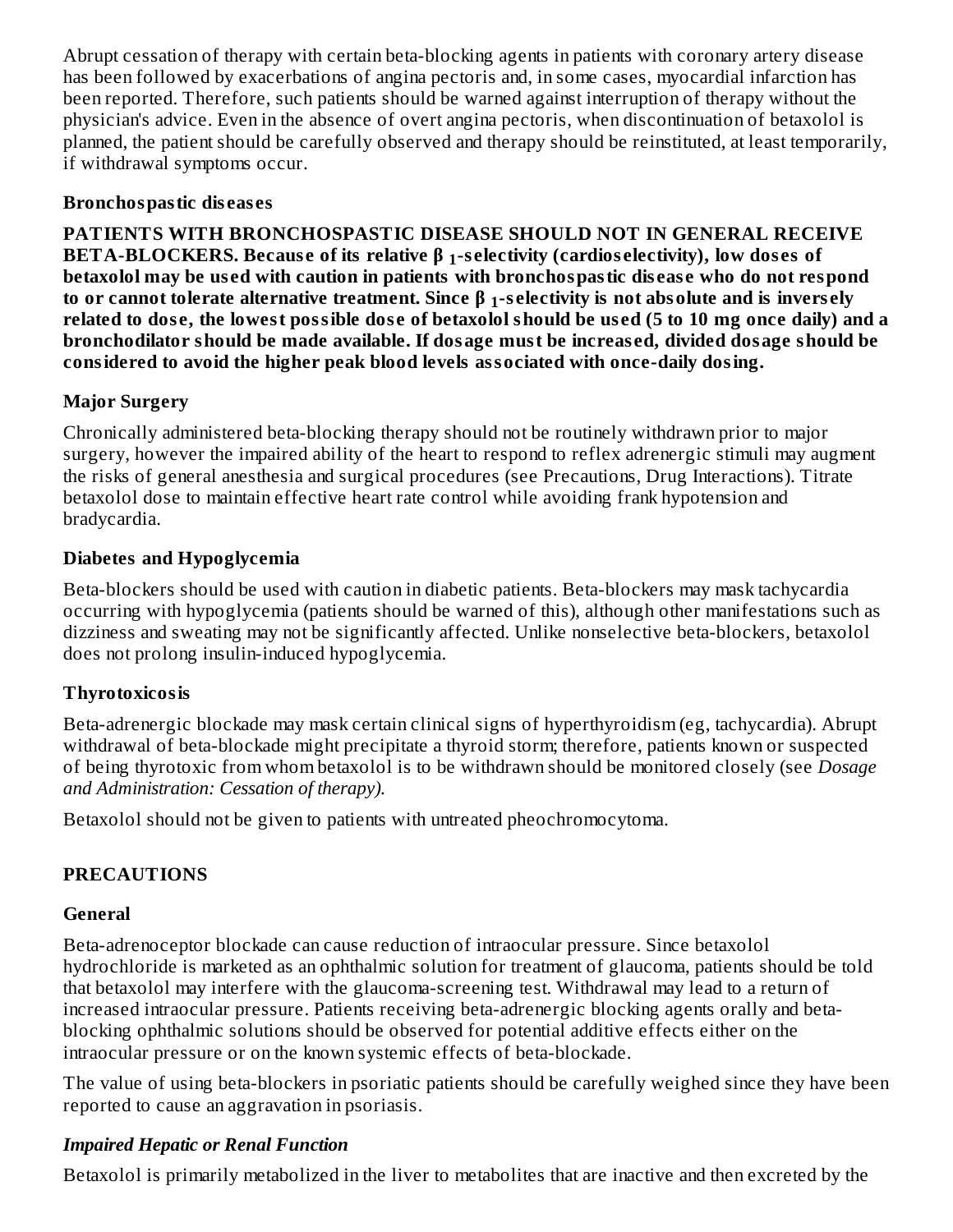kidneys; clearance is somewhat reduced in patients with renal failure but little changed in patients with hepatic disease. Dosage reductions have not routinely been necessary when hepatic insufficiency is present (see *Dosage and Administration*) but patients should be observed. Patients with severe renal impairment and those on dialysis require a reduced dose. (See *Dosage and Administration*).

#### **Information for Patients**

Patients, especially those with evidence of coronary artery insufficiency, should be warned against interruption or discontinuation of betaxolol therapy without the physician's advice.

Although cardiac failure rarely occurs in appropriately selected patients, patients being treated with beta-adrenergic blocking agents should be advised to consult a physician at the first sign or symptom of failure.

Patients should know how they react to this medicine before they operate automobiles and machinery or engage in other tasks requiring alertness. Patients should contact their physician if any difficulty in breathing occurs, and before surgery of any type.

Patients should inform their physicians, ophthalmologists, or dentists that they are taking betaxolol. Patients with diabetes should be warned that beta-blockers may mask tachycardia occurring with hypoglycemia.

# *Drug Interactions*

The following drugs have been coadministered with betaxolol and have not altered its pharmacokinetics: cimetidine, nifedipine, chlorthalidone, and hydrochlorothiazide. Concomitant administration of betaxolol with the oral anticoagulant warfarin has been shown not to potentiate the anticoagulant effect of warfarin.

Catecholamine-depleting drugs (eg, reserpine) may have an additive effect when given with betablocking agents. Patients treated with a beta-adrenergic receptor blocking agent plus a catecholamine depletor should therefore be closely observed for evidence of hypotension or marked bradycardia, which may produce vertigo, syncope, or postural hypotension.

Should it be decided to discontinue therapy in patients receiving beta-blockers and clonidine concurrently, the beta-blocker should be discontinued slowly over several days before the gradual withdrawal of clonidine.

Literature reports suggest that oral calcium antagonists may be used in combination with betaadrenergic blocking agents when heart function is normal, but should be avoided in patients with impaired cardiac function. Hypotension, AV conduction disturbances, and left ventricular failure have been reported in some patients receiving beta-adrenergic blocking agents when an oral calcium antagonist was added to the treatment regimen. Hypotension was more likely to occur if the calcium antagonist were a dihydropyridine derivative, eg, nifedipine, while left ventricular failure and AV conduction disturbances, including complete heart block, were more likely to occur with either verapamil or diltiazem.

Both digitalis glycosides and beta-blockers slow atrioventricular conduction and decrease heart rate. Concomitant use can increase the risk of bradycardia.

Amiodarone is an antiarrhythmic agent with negative chronotropic properties that may be additive to those seen with beta blockers.

Disopyramide is a Type I antiarrhythmic drug with potent negative inotropic and chronotropic effects. Disopyramide has been associated with severe bradycardia, asystole and heart failure when administered with beta blockers.

Particular care should be taken when using anesthetic agents which depress the myocardium, such as ether, cyclopropane, and trichloroethylene (see Warnings, Major surgery).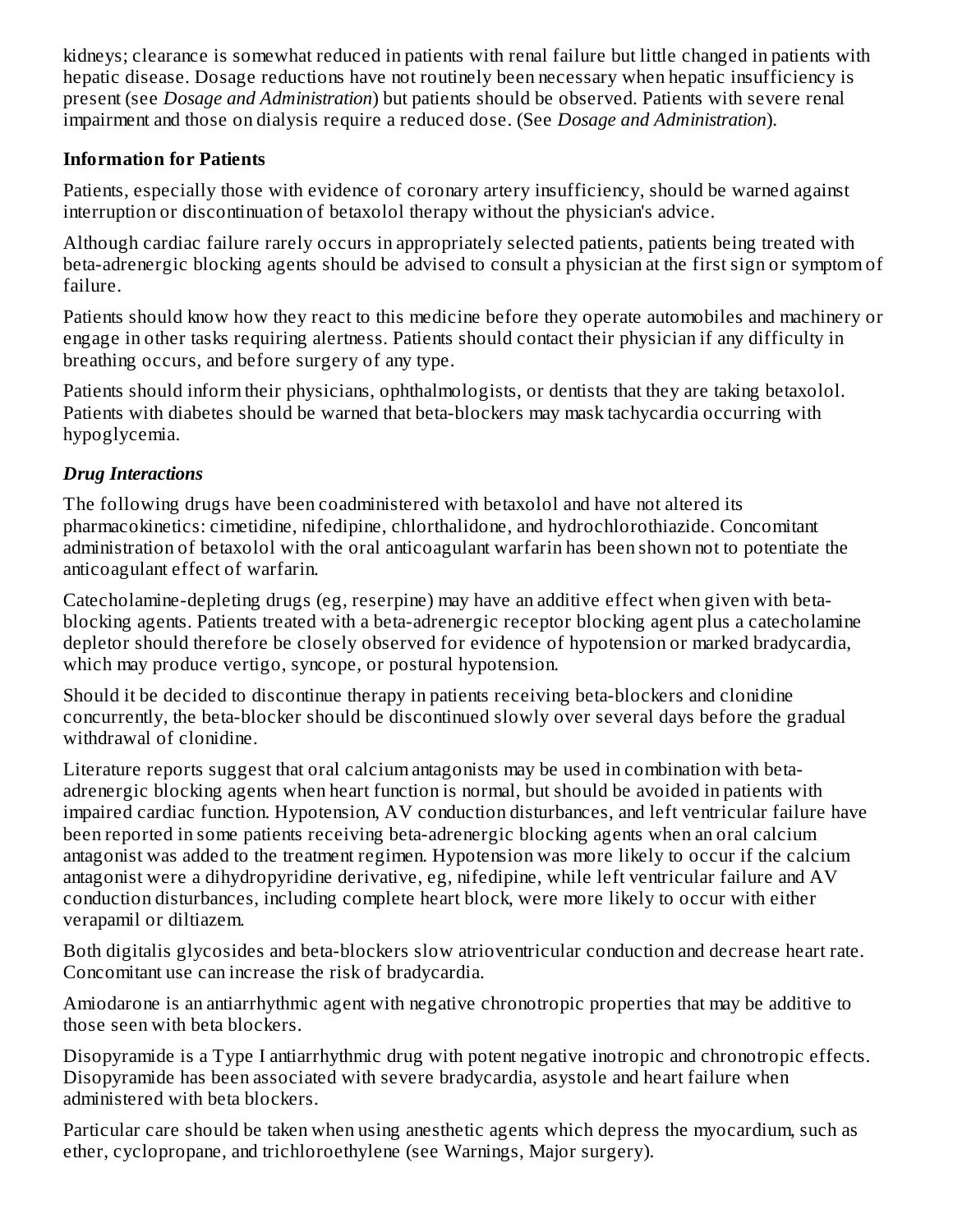# **Risk of Anaphylactic Reaction**

Although it is known that patients on beta-blockers may be refractory to epinephrine in the treatment of anaphylactic shock, beta-blockers can, in addition, interfere with the modulation of allergic reaction and lead to an increased severity and/or frequency of attacks. Severe allergic reactions including anaphylaxis have been reported in patients exposed to a variety of allergens either by repeated challenge, or accidental contact, and with diagnostic or therapeutic agents while receiving betablockers. Such patients may be unresponsive to the usual doses of epinephrine used to treat allergic reaction.

#### **Carcinogenesis, Mutagenesis, Impairment of Fertility**

Lifetime studies with betaxolol HCl in mice at oral dosages of 6, 20, and 60 mg/kg/day (up to 90  $\times$  the maximum recommended human dose [MRHD] based on 60-kg body weight) and in rats at 3, 12, or 48  $mg/kg$ /day (up to  $72 \times MRHD$ ) showed no evidence of a carcinogenic effect. In a variety of in vitro and in vivo bacterial and mammalian cell assays, betaxolol HCl was nonmutagenic. Betaxolol did not adversely affect fertility or mating performance of male or female rats at doses up to 256 mg/kg/day  $(380 \times \text{MRHD}).$ 

# **Pregnancy**

#### Pregnancy Category C

In a study in which pregnant rats received betaxolol at doses of 4, 40, or 400 mg/kg/day, the highest dose (600  $\times$  MRHD) was associated with increased postimplantation loss, reduced litter size and weight, and an increased incidence of skeletal and visceral abnormalities, which may have been a consequence of drug-related maternal toxicity. Other than a possible increased incidence of incomplete descent of testes and sternebral reductions, betaxolol at 4 mg/kg/day and 40 mg/kg/day ( $6 \times MRHD$  and  $60 \times MRHD$ ) caused no fetal abnormalities. In a second study with a different strain of rat, 200 mg betaxolol/kg/day (300  $\times$  MRHD) was associated with maternal toxicity and an increase in resorptions, but no teratogenicity. In a study in which pregnant rabbits received doses of 1, 4, 12, or 36 mg betaxolol/kg/day (54 × MRHD), a marked increase in post-implantation loss occurred at the highest dose, but no drug-related teratogenicity was observed. The rabbit is more sensitive to betaxolol than other species because of higher bioavailability resulting from saturation of the first-pass effect. In a peri- and postnatal study in rats at doses of 4, 32, and 256 mg betaxolol/kg/day (380  $\times$  MRHD), the highest dose was associated with a marked increase in total litter loss within 4 days postpartum. In surviving offspring, growth and development were also affected.

There are no adequate and well-controlled studies in pregnant women. Betaxolol should be used during pregnancy only if the potential benefit justifies the potential risk to the fetus. Beta-blockers reduce placental perfusion, which may result in intrauterine fetal death, immature and premature deliveries. In addition, adverse effects (especially hypoglycemia and bradycardia) may occur in fetus.

# **Neonatal Period**

The beta-blocker action persists in the neonate for several days after birth to a treated mother: there is an increased risk of cardiac and pulmonary complications in the neonate in the postnatal period. Bradycardia, respiratory distress and hypoglycemia have also been reported. Accordingly, attentive surveillance of the neonate (heart rate and blood glucose for the first 3 to 5 days of life) in a specialized setting is recommended.

# *Nursing Mothers*

Since betaxolol is excreted in human milk in sufficient amounts to have pharmacological effects in the infant, caution should be exercised when betaxolol is administered to a nursing mother.

# **Pediatric Us e**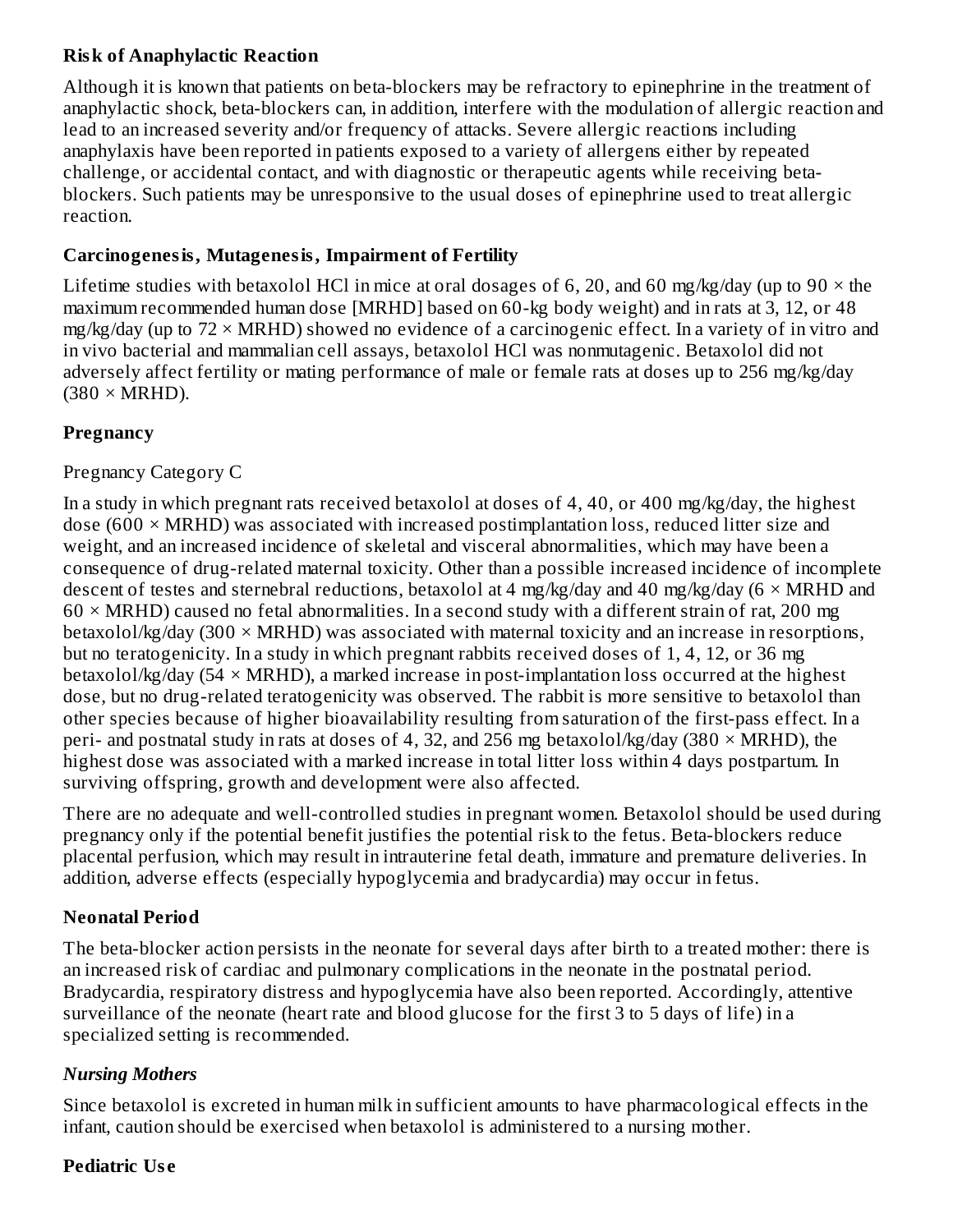Safety and effectiveness in pediatric patients have not been established.

# **Elderly Patients**

Betaxolol may produce bradycardia more frequently in elderly patients. In general, patients 65 years of age and older had a higher incidence rate of bradycardia (heart rate < 50 BPM) than younger patients in U.S. clinical trials. In a double-blind study in Europe, 19 elderly patients (mean age = 82) received betaxolol 20 mg daily. Dosage reduction to 10 mg or discontinuation was required for 6 patients due to bradycardia (See *Dosage and Administration*).

# **ADVERSE REACTIONS**

Most adverse reactions have been mild and transient and are typical of beta-adrenergic blocking agents, eg, bradycardia, fatigue, dyspnea, and lethargy. Withdrawal of therapy in U.S. and European controlled clinical trials has been necessary in about 3.5% of patients, principally because of bradycardia, fatigue, dizziness, headache, and impotence.

Frequency estimates of adverse events were derived from controlled studies in which adverse reactions were volunteered and elicited in U.S. studies and volunteered and/or elicited in European studies.

In the U.S., the placebo-controlled hypertension studies lasted for 4 weeks, while the active-controlled hypertension studies had a 22- to 24-week double-blind phase. The following doses were studied: betaxolol—5, 10, 20, and 40 mg once daily; atenolol—25, 50, and 100 mg once daily; and propranolol— 40, 80, and 160 mg b.i.d.

Betaxolol, like other beta-blockers, has been associated with the development of antinuclear antibodies (ANA) (e.g., lupus erythematosus). In controlled clinical studies, conversion of ANA from negative to positive occurred in 5.3% of the patients treated with betaxolol, 6.3% of the patients treated with atenolol, 4.9% of the patients treated with propranolol, and 3.2% of the patients treated with placebo.

Betaxolol adverse events reported with a 2% or greater frequency, and selected events with lower frequency, in U.S. controlled studies are: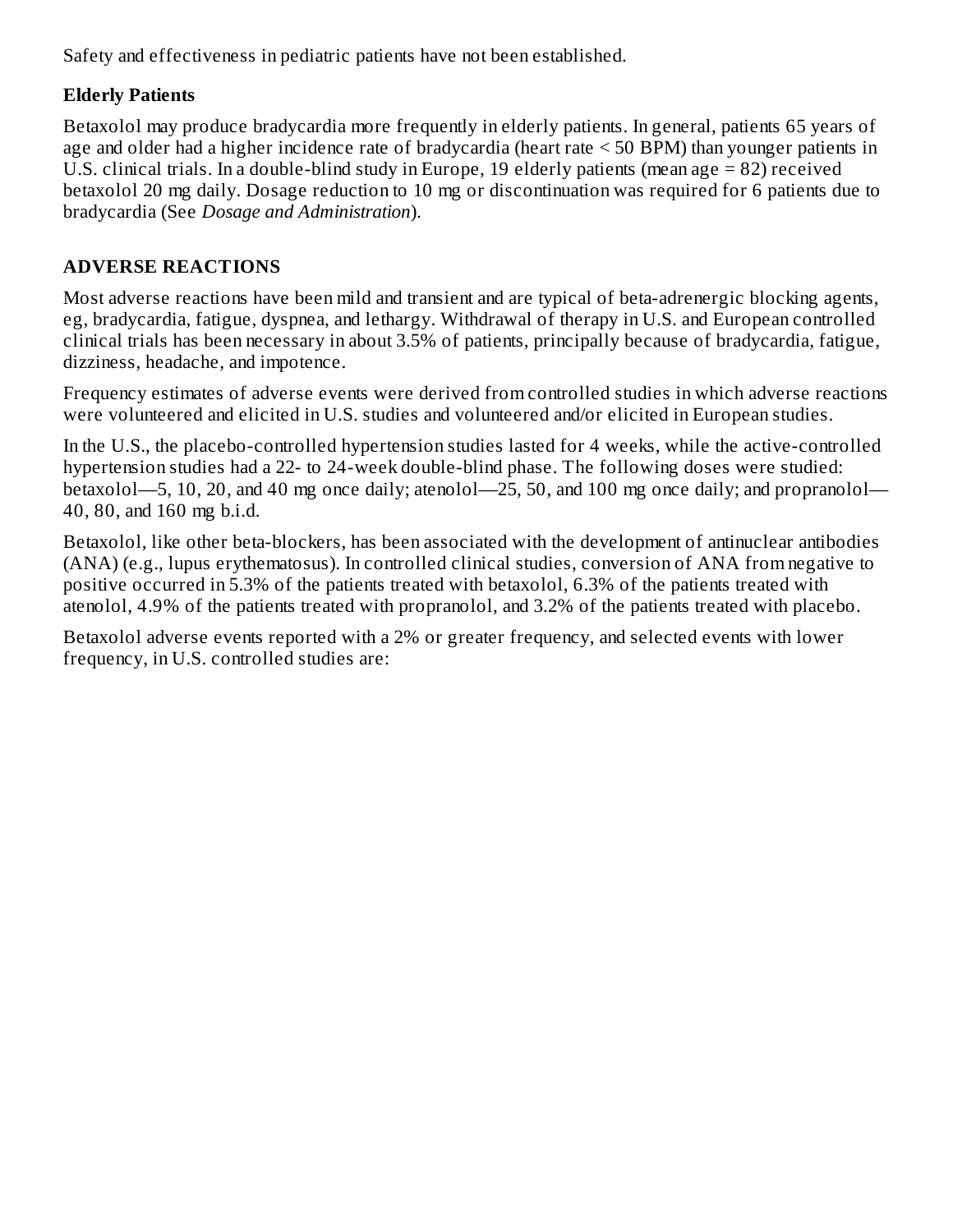| <b>Dose Range</b>                   | <b>Betaxolol</b><br>$(N=509)$<br>$5-40$ mg | Propranolol<br>$(N=73)$<br>40-160 mg | <b>Atenolol</b><br>$(N=75)$<br>25-100 mg | Placebo<br>$(N=109)$ |
|-------------------------------------|--------------------------------------------|--------------------------------------|------------------------------------------|----------------------|
| <b>Body System/Adverse Reaction</b> | $q.d.*$<br>(%)                             | b.i.d.<br>(%)                        | q.d.<br>$(\%)$                           | (%)                  |
| Cardiovascular<br>Bradycardia       |                                            |                                      |                                          |                      |
| (heart rate <50 BPM)                | 8.1                                        | 4.1                                  | 12.0                                     | 0                    |
| Symptomatic bradycardia             | 0.8                                        | 1.4                                  | $\bf{0}$                                 | $\overline{0}$       |
| Edema                               | 1.8                                        | 0                                    | $\mathbf{0}$                             | 1.8                  |
| Central Nervous System              |                                            |                                      |                                          |                      |
| Headache                            | 6.5                                        | 4.1                                  | 5.3                                      | 15.6                 |
| <b>Dizziness</b>                    | 4.5                                        | 11.0                                 | 2.7                                      | 5.5                  |
| Fatigue                             | 2.9                                        | 9.6                                  | 4.0                                      | 0                    |
| Lethargy                            | 2.8                                        | 4.1                                  | 2.7                                      | 0.9                  |
| Psychiatric                         |                                            |                                      |                                          |                      |
| Insomnia                            | 1.2                                        | 8.2                                  | 2.7                                      | 0                    |
| Nervousness                         | 0.8                                        | 1.4                                  | 2.7                                      | 0                    |
| <b>Bizarre</b> dreams               | 1.0                                        | 2.7                                  | 1.3                                      | 0                    |
| Depression                          | 0.8                                        | 2.7                                  | 4.0                                      | $\bf{0}$             |
| Autonomic                           |                                            |                                      |                                          |                      |
| Impotence                           | $1.2+$                                     | $\bf{0}$                             | 0                                        | 0                    |
| Respiratory                         |                                            |                                      |                                          |                      |
| Dyspnea                             | 2.4                                        | 2.7                                  | 1.3                                      | 0.9                  |
| Pharyngitis                         | 2.0                                        | 0                                    | 4.0                                      | 0.9                  |
| Rhinitis                            | 1.4                                        | 0                                    | 4.0                                      | 0.9                  |
| Upper respiratory infection         | 2.6                                        | $\theta$                             | $\theta$                                 | 5.5                  |
| Gastrointestinal                    |                                            |                                      |                                          |                      |
| Dyspepsia                           | 4.7                                        | 6.8                                  | 2.7                                      | 0.9                  |
| Nausea                              | 1.6                                        | 1.4                                  | 4.0                                      | $\bf{0}$             |
| <b>Diarrhea</b>                     | 2.0                                        | 6.8                                  | 8.0                                      | 0.9                  |
| Musculoskeletal                     |                                            |                                      |                                          |                      |
| Chest pain                          | 2.4                                        | 1.4                                  | 2.7                                      | 0.9                  |
| Arthralgia                          | 3.1                                        | 0                                    | 4.0                                      | 1.8                  |
| Skin                                |                                            |                                      |                                          |                      |
| Rash                                | 1.2                                        | 0                                    | 0                                        | 0                    |
| *Five patients received 80 mg q.d.  |                                            |                                      |                                          |                      |

+N=336 males; impotence is a known possible adverse effect of this pharmacological class.

Of the above adverse reactions associated with the use of betaxolol, only bradycardia was clearly dose related, but there was a suggestion of dose relatedness for fatigue, lethargy, and dyspepsia.

In Europe, the placebo-controlled study lasted for 4 weeks, while the comparative studies had a 4-52 week double-blind phase. The following doses were studied: betaxolol 20 and 40 mg once daily and atenolol 100 mg once daily.

From European controlled hypertension clinical trials, the following adverse events reported by 2% or more patients and selected events with lower frequency are presented: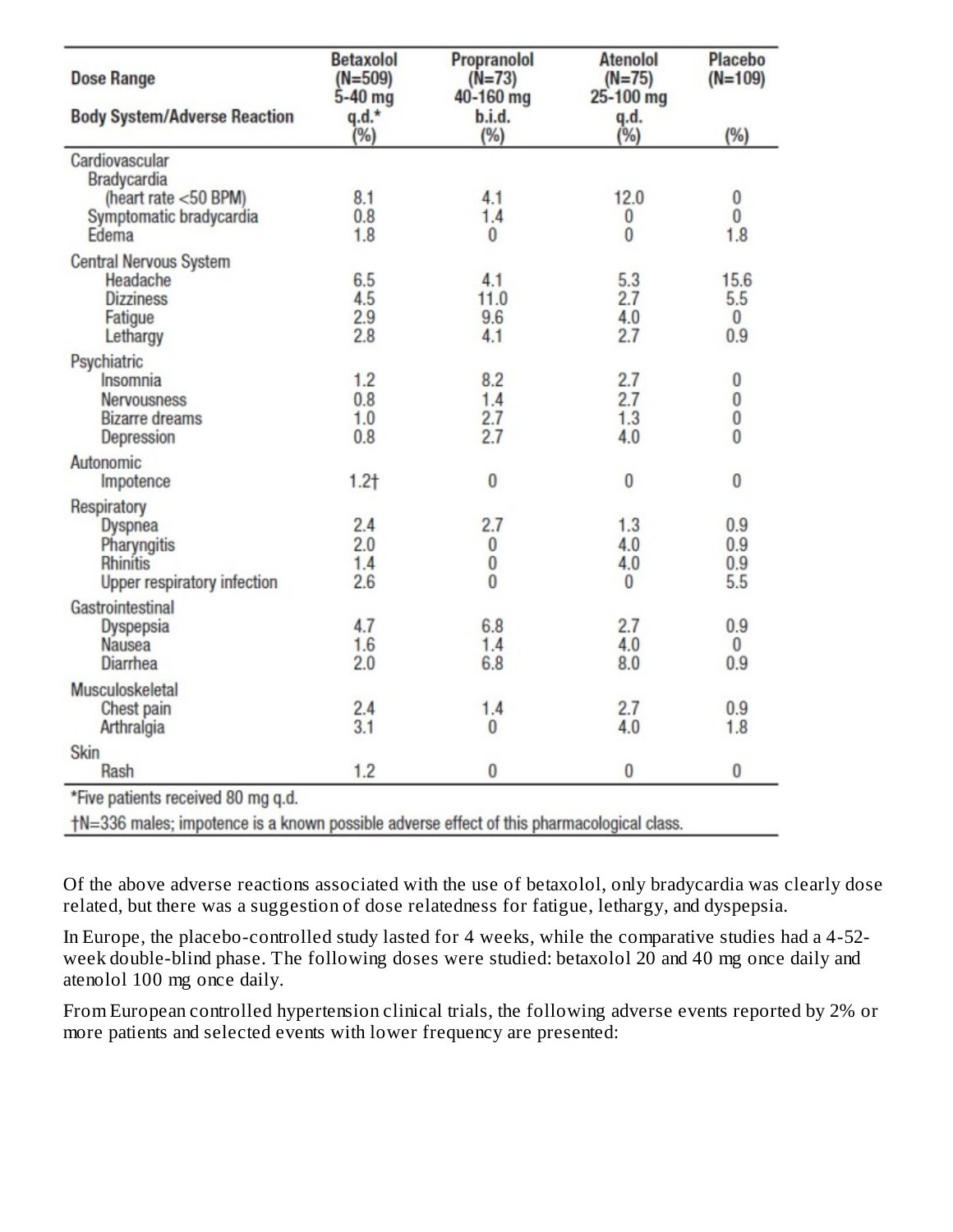| <b>Dose Range</b>                   | <b>Betaxolol</b><br>$(N=155)$<br>20-40 mg q.d. | <b>Atenolol</b><br>$(N=81)$<br>100 mg q.d. | Placebo<br>$(N=60)$                        |
|-------------------------------------|------------------------------------------------|--------------------------------------------|--------------------------------------------|
| <b>Body System/Adverse Reaction</b> | $(\%)$                                         | $(\%)$                                     | (%)                                        |
| Cardiovascular<br>Bradycardia       |                                                |                                            |                                            |
| (heartrate <50 BPM)                 | 5.8                                            | 5.0                                        | 0                                          |
| Symptomatic bradycardia             | 1.9                                            | 2.5                                        | $\overline{0}$                             |
| Palpitation<br>Edema                | 1.9<br>1.3                                     | 3.7<br>1.2                                 | 1.7                                        |
| Cold extremities                    | 1.9                                            | $\bf{0}$                                   | $\begin{smallmatrix}0\\0\end{smallmatrix}$ |
| Central Nervous System              |                                                |                                            |                                            |
| Headache                            | 14.8                                           | 9.9                                        | 23.3                                       |
| <b>Dizziness</b>                    | 14.8                                           | 17.3                                       | 15.0                                       |
| Fatigue                             | 9.7                                            | 18.5                                       | 0                                          |
| Asthenia                            | 7.1                                            | 0                                          | 16.7                                       |
| Insomnia                            | 5.0                                            | 3.7                                        | 3.3                                        |
| Paresthesia                         | 1.9                                            | 2.5                                        | 0                                          |
| Gastrointestinal                    |                                                |                                            |                                            |
| Nausea                              | 5.8                                            | 1.2                                        | $\bf{0}$                                   |
| Dyspepsia                           | 3.9                                            | 7.4                                        | 3.3                                        |
| Diarrhea                            | 1.9                                            | 3.7                                        | 0                                          |
| Musculoskeletal                     |                                                |                                            |                                            |
| Chest pain                          | 7.1                                            | 6.2                                        | 5.0                                        |
| Joint pain                          | 5.2                                            | 4.9                                        | 1.7                                        |
| Myalgia                             | 3.2                                            | 3.7                                        | 3.3                                        |

The only adverse event whose frequency clearly rose with increasing dose was bradycardia. Elderly patients were especially susceptible to bradycardia, which in some cases responded to dose-reduction (see *Precautions*).

The following selected (potentially important) adverse events have been reported at an incidence of less than 2% in U.S. controlled and open, long-term clinical studies, European controlled clinical trials, or in marketing experience. It is not known whether a causal relationship exists between betaxolol and these events; they are listed to alert the physician to a possible relationship:

*Autonomic:* flushing, salivation, sweating.

*Body as a whole:* allergy, fever, malaise, pain, rigors.

*Cardiovascular:* angina pectoris, arrhythmia, atrioventricular block, heart failure, hypertension, hypotension, myocardial infarction, thrombosis, syncope.

*Central and peripheral nervous system:* ataxia, neuralgia, neuropathy, numbness, speech disorder, stupor, tremor, twitching.

*Gastrointestinal:* anorexia, constipation, dry mouth, increased appetite, mouth ulceration, rectal disorders, vomiting, dysphagia.

*Hearing and Vestibular:* earache, labyrinth disorders, tinnitus, deafness.

*Hematologic:* anemia, leucocytosis, lymphadenopathy, purpura, thrombocytopenia.

*Liver and biliary:* increased AST, increased ALT.

*Metabolic and nutritional:* acidosis, diabetes, hypercholesterolemia, hyperglycemia, hyperkalemia, hyperlipemia, hyperuricemia, hypokalemia, weight gain, weight loss, thirst, increased LDH.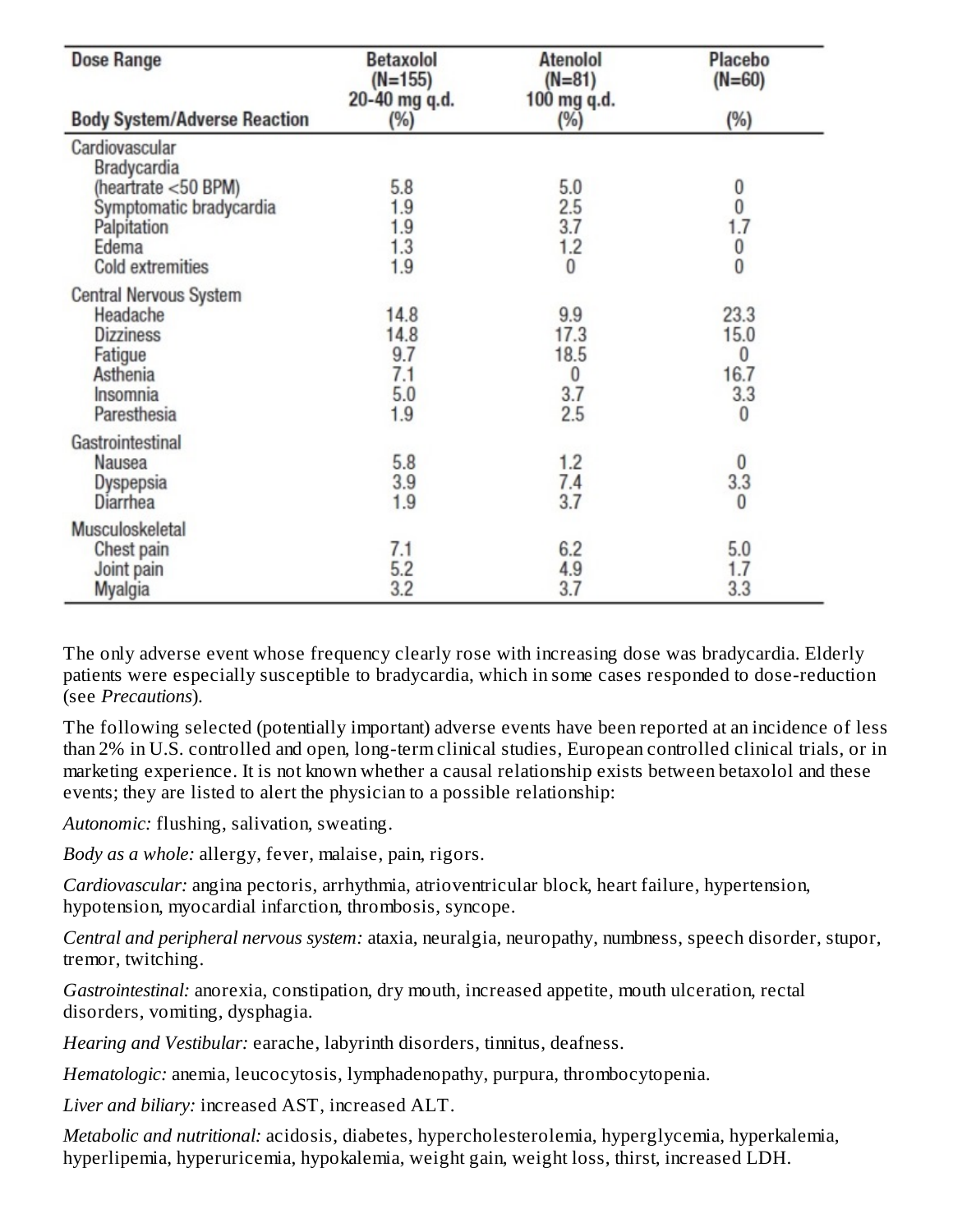*Musculoskeletal:* arthropathy, neck pain, muscle cramps, tendonitis.

*Psychiatric:* abnormal thinking, amnesia, impaired concentration, confusion, emotional lability, hallucinations, decreased libido.

*Reproductive disorders:* Female: breast pain, breast fibroadenosis, menstrual disorder; Male: Peyronie's disease, prostatitis.

*Respiratory:* bronchitis, bronchospasm, cough, epistaxis, flu, pneumonia, sinusitis.

*Skin:* alopecia, eczema, erythematous rash, hypertrichosis, pruritus, skin disorders.

*Special senses:* abnormal taste, taste loss.

*Urinary system:* cystitis, dysuria, micturition disorder, oliguria, proteinuria, abnormal renal function, renal pain.

*Vascular:* cerebrovascular disorder, intermittent claudication, leg cramps, peripheral ischemia, thrombophlebitis.

*Vision:* abnormal lacrimation, abnormal vision, blepharitis, ocular hemorrhage, conjunctivitis, dry eyes, iritis, cataract, scotoma.

# **Potential Advers e Effects**

Although not reported in clinical studies with betaxolol, a variety of adverse effects have been reported with other beta-adrenergic blocking agents and may be considered potential adverse effects of betaxolol:

*Central nervous system:* Reversible mental depression progressing to catatonia, an acute reversible syndrome characterized by disorientation for time and place, short-term memory loss, emotional lability with slightly clouded sensorium, and decreased performance on neuropsychometric tests.

*Allergic:* Fever combined with aching and sore throat, laryngospasm, respiratory distress.

*Hematologic:* Agranulocytosis, thrombocytopenic purpura, and nonthrombocytopenic purpura.

*Gastrointestinal:* Mesenteric arterial thrombosis, ischemic colitis.

*Metabolic:* Hypoglycemia.

*Miscellaneous:* Raynaud's phenomena. There have been reports of skin rashes and/or dry eyes associated with the use of beta-adrenergic blocking drugs. The reported incidence is small, and in most cases, the symptoms have cleared when treatment was withdrawn. Discontinuation of the drug should be considered if any such reaction is not otherwise explicable. Patients should be closely monitored following cessation of therapy.

The oculomucocutaneous syndrome associated with the beta-blocker practolol has not been reported with betaxolol during investigational use and extensive foreign experience. However, dry eyes have been reported.

# **OVERDOSAGE**

No specific information on emergency treatment of overdosage with betaxolol is available. The most common effects expected are bradycardia, congestive heart failure, hypotension, bronchospasm, and hypoglycemia. In one acute overdosage of betaxolol, a 16-year-old female recovered fully after ingesting 460 mg.

Oral LD  $_{50}$ s are 350 to 400 mg betaxolol/kg in mice and 860 to 980 mg/kg in rats.

In the case of overdosage, treatment with betaxolol should be stopped and the patient carefully observed. Hemodialysis or peritoneal dialysis does not remove substantial amounts of the drug. In addition to gastric lavage, the following therapeutic measures are suggested if warranted: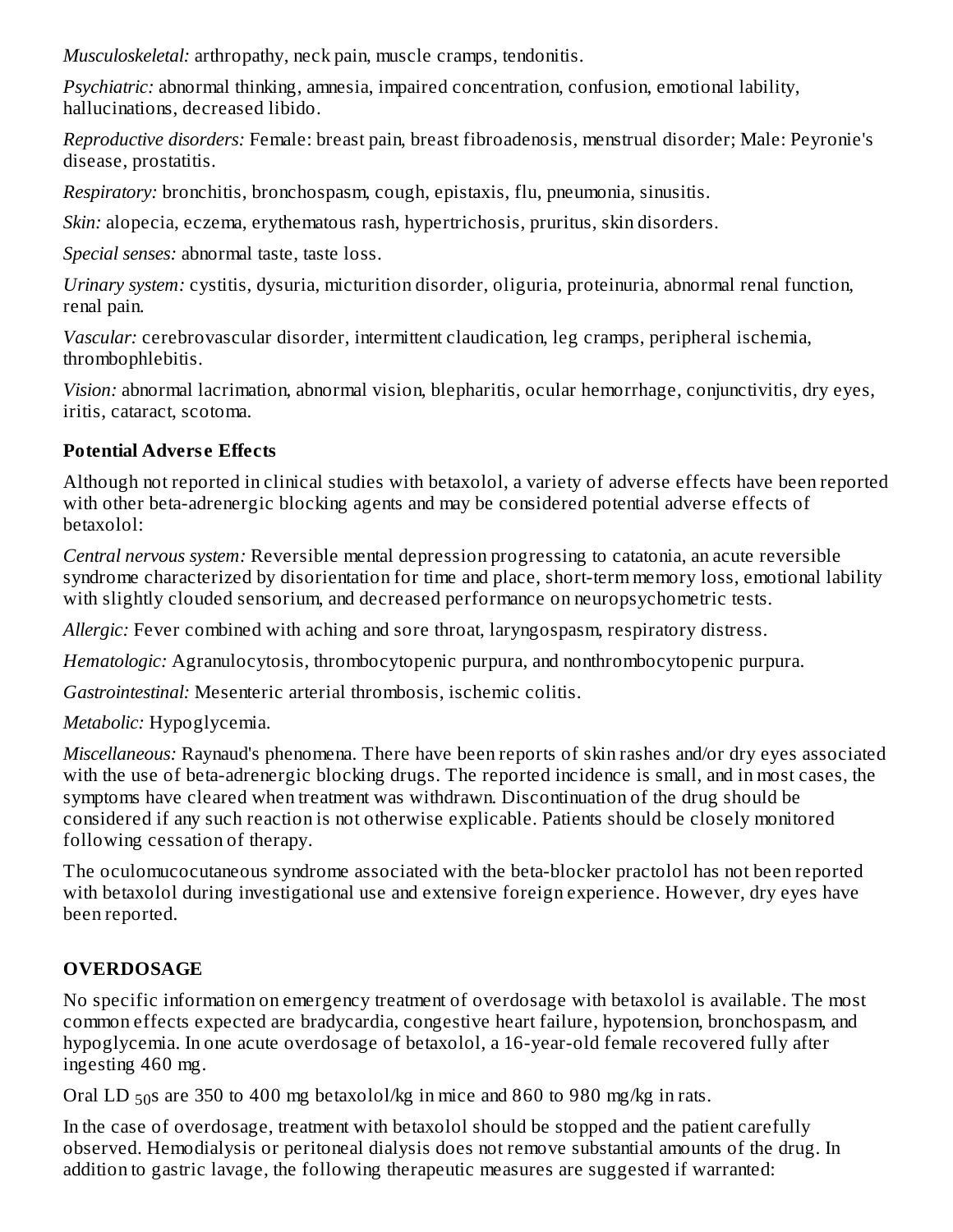#### **Hypotension**

Use sympathomimetic pressor drug therapy, such as dopamine, dobutamine, or norepinephrine. In refractory cases of overdosage of other beta-blockers, the use of glucagon hydrochloride has been reported to be useful.

#### **Bradycardia**

Atropine should be administered. If there is no response to vagal blockade, isoproterenol should be administered cautiously. (see *Warnings: Major Surgery*). In refractory cases the use of a transvenous cardiac pacemaker may be considered.

#### **Acute cardiac failure**

Conventional therapy including digitalis, diuretics, and oxygen should be instituted immediately.

#### **Bronchospasm**

Use a  $\beta$  <sub>2</sub>-agonist. Additional therapy with aminophylline may be considered.

# **Heart block (2nd- or 3rd-degree)**

Use isoproterenol or a transvenous cardiac pacemaker.

# **DOSAGE AND ADMINISTRATION**

The initial dose of betaxolol in hypertension is ordinarily 10 mg once daily either alone or added to diuretic therapy. The full antihypertensive effect is usually seen within 7 to 14 days. If the desired response is not achieved the dose can be doubled after 7 to 14 days. Increasing the dose beyond 20 mg has not been shown to produce a statistically significant additional antihypertensive effect; but the 40mg dose has been studied and is well tolerated. An increased effect (reduction) on heart rate should be anticipated with increasing dosage. If monotherapy with betaxolol does not produce the desired response, the addition of a diuretic agent or other antihypertensive should be considered (see, *Drug Interactions*).

# **Dosage Adjustments for Specific Patients**

# *Patients with renal failure*

In patients with renal impairment, clearance of betaxolol declines with decreasing renal function.

In patients with severe renal impairment and those undergoing dialysis the initial dose of betaxolol is 5 mg once daily. If the desired response is not achieved, dosage may be increased by 5 mg/day increments every 2 weeks to a maximum dose of 20 mg/day.

# *Patients with hepatic disease*

Patients with hepatic disease do not have significantly altered clearance. Dosage adjustments are not routinely needed.

# *Elderly patients*

Consideration should be given to reduction in the starting dose to 5 mg in elderly patients. These patients are especially prone to beta-blocker-induced bradycardia, which appears to be dose related and sometimes responds to reductions in dose.

# **Cessation of therapy**

If withdrawal of betaxolol therapy is planned, it should be achieved gradually over a period of about 2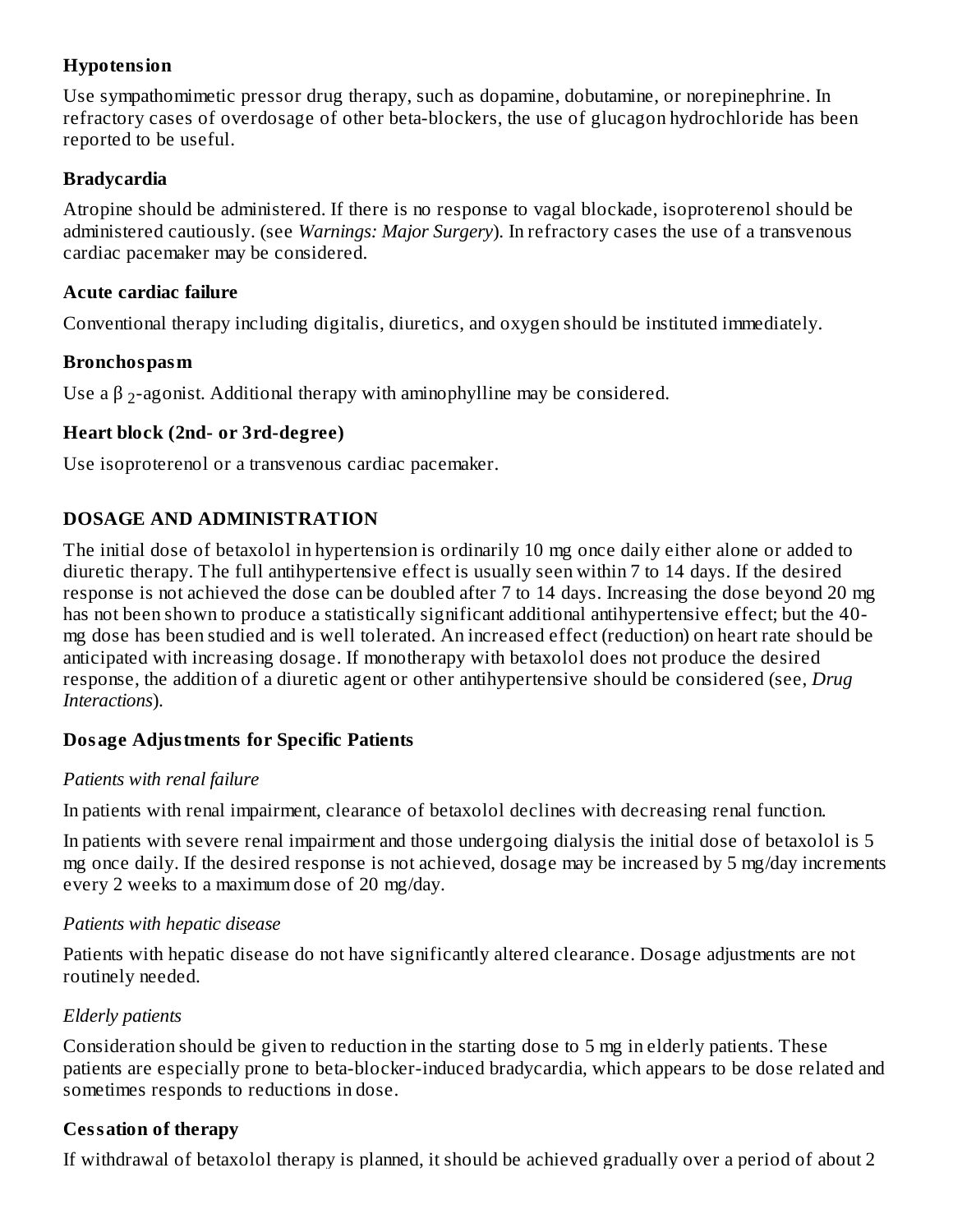weeks. Patients should be carefully observed and advised to limit physical activity to a minimum.

#### **HOW SUPPLIED**

Betaxolol Tablets USP, 10 mg\* contains 10 mg betaxolol hydrochloride (equivalent to 8.94 mg betaxolol) are white, round biconvex, film-coated tablets, debossed " **Є**" above and "38" below bisect on one side and plain on the other side, available in bottles of 100 and 1000.

Betaxolol Tablets USP, 20 mg\* contains 20 mg betaxolol hydrochloride (equivalent to 17.88 mg betaxolol) are white, round biconvex, film-coated tablets, debossed " **Є**" above "39" on one side and plain on the other side, available in bottles of 100 and 1000.

Store at 20°–25°C (68°–77°F) [See USP Controlled Room Temperature].

Manufactured by:

Epic Pharma, LLC

Laurelton, NY 11413

#### **Manufactured in USA**

Revised February 2016

MF038REV02/16

OE1091

# **PACKAGE/LABEL PRINCIPAL DISPLAY PANEL - 10 MG**

Betaxolol Tablets USP, 10 mg

100 Film-Coated Tablets

#### **Rx Only**



# **PACKAGE/LABEL PRINCIPAL DISPLAY PANEL - 20 MG**

Betaxolol Tablets USP, 20 mg

100 Film-Coated Tablets

**Rx Only**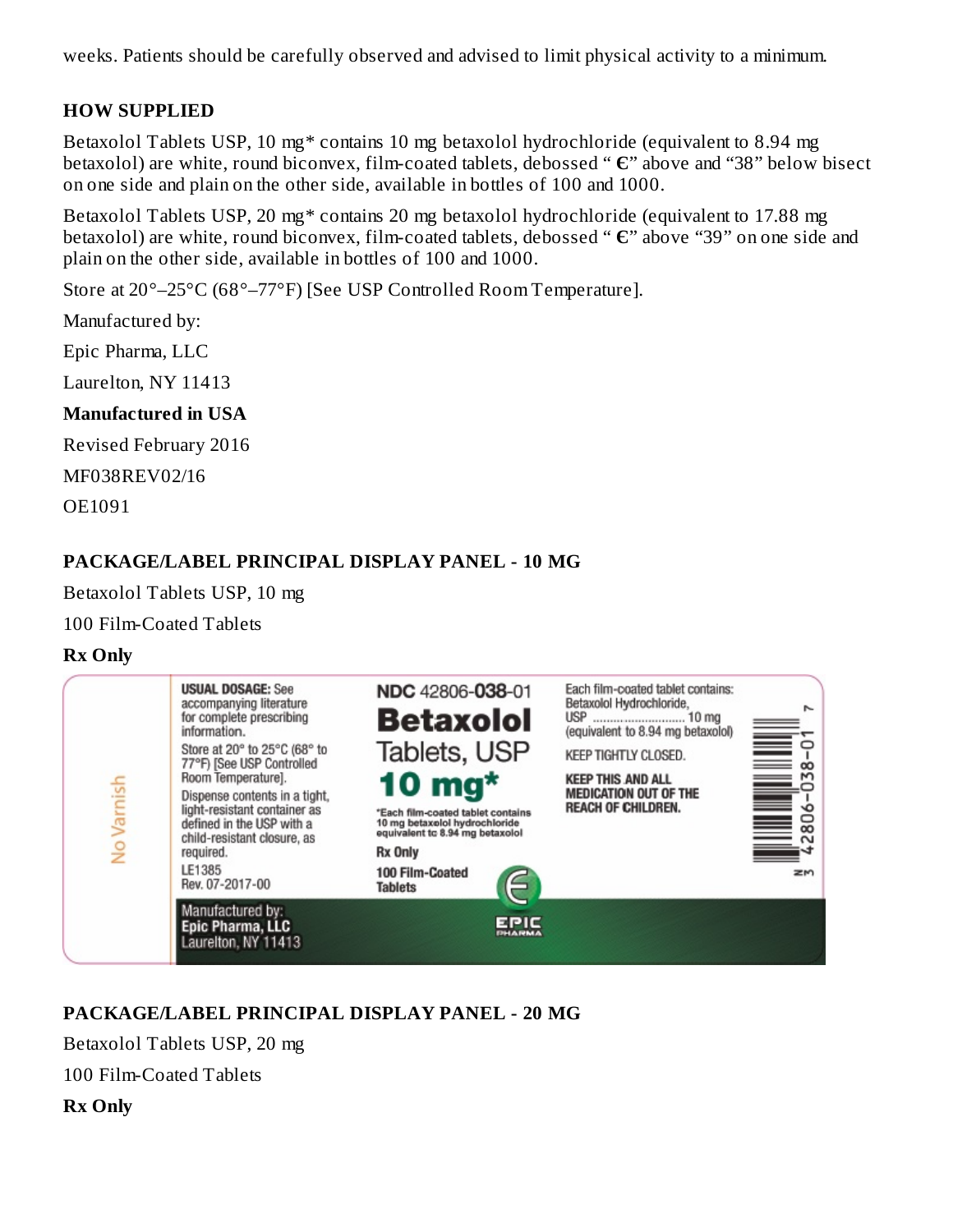

| <b>BETAXOLOL</b>                                                            |                                |                     |  |                                          |                 |          |
|-----------------------------------------------------------------------------|--------------------------------|---------------------|--|------------------------------------------|-----------------|----------|
| betaxolol tablet, film coated                                               |                                |                     |  |                                          |                 |          |
|                                                                             |                                |                     |  |                                          |                 |          |
| <b>Product Information</b>                                                  |                                |                     |  |                                          |                 |          |
| Product Type                                                                | <b>HUMAN PRESCRIPTION DRUG</b> |                     |  | Item Code (Source)                       | NDC:42806-038   |          |
| <b>Route of Administration</b>                                              | ORAL                           |                     |  |                                          |                 |          |
|                                                                             |                                |                     |  |                                          |                 |          |
|                                                                             |                                |                     |  |                                          |                 |          |
| <b>Active Ingredient/Active Moiety</b>                                      |                                |                     |  |                                          |                 |          |
|                                                                             | <b>Ingredient Name</b>         |                     |  | <b>Basis of Strength</b>                 |                 | Strength |
| BETAXOLOL HYDROCHLORIDE (UNII: 6X97D2XT0O) (BETAXOLOL -<br>UNII:O0ZR1R6RZ2) |                                |                     |  | <b>BETAXOLOL</b><br><b>HYDROCHLORIDE</b> |                 | $10$ mg  |
|                                                                             |                                |                     |  |                                          |                 |          |
| <b>Inactive Ingredients</b>                                                 |                                |                     |  |                                          |                 |          |
|                                                                             | <b>Ingredient Name</b>         |                     |  |                                          |                 | Strength |
| ANHYDROUS LACTOSE (UNII: 3SY5LH9 PMK)                                       |                                |                     |  |                                          |                 |          |
| <b>CARNAUBA WAX (UNII: R12CBM0EIZ)</b>                                      |                                |                     |  |                                          |                 |          |
| CELLULOSE, MICRO CRYSTALLINE (UNII: OP1R32D61U)                             |                                |                     |  |                                          |                 |          |
| POLYETHYLENE GLYCOL, UNSPECIFIED (UNII: 3WJQ0SDW1A)                         |                                |                     |  |                                          |                 |          |
| POLYSORBATE 80 (UNII: 6OZP39ZG8H)                                           |                                |                     |  |                                          |                 |          |
| STARCH, CORN (UNII: O8232NY3SJ)                                             |                                |                     |  |                                          |                 |          |
| SODIUM STARCH GLYCOLATE TYPE A POTATO (UNII: 5856J3G2A2)                    |                                |                     |  |                                          |                 |          |
| <b>STEARIC ACID (UNII: 4ELV7Z65AP)</b>                                      |                                |                     |  |                                          |                 |          |
| <b>TITANIUM DIO XIDE</b> (UNII: 15FIX9 V2JP)                                |                                |                     |  |                                          |                 |          |
| HYPROMELLOSE 2208 (100 MPA.S) (UNII: B1QE5P712K)                            |                                |                     |  |                                          |                 |          |
|                                                                             |                                |                     |  |                                          |                 |          |
| <b>Product Characteristics</b>                                              |                                |                     |  |                                          |                 |          |
| Color                                                                       | white                          | <b>Score</b>        |  |                                          | 2 pieces        |          |
| <b>Shape</b>                                                                | <b>ROUND</b>                   | <b>Size</b>         |  |                                          | 7 <sub>mm</sub> |          |
| Flavor                                                                      |                                | E38<br>Imprint Code |  |                                          |                 |          |

**Contains**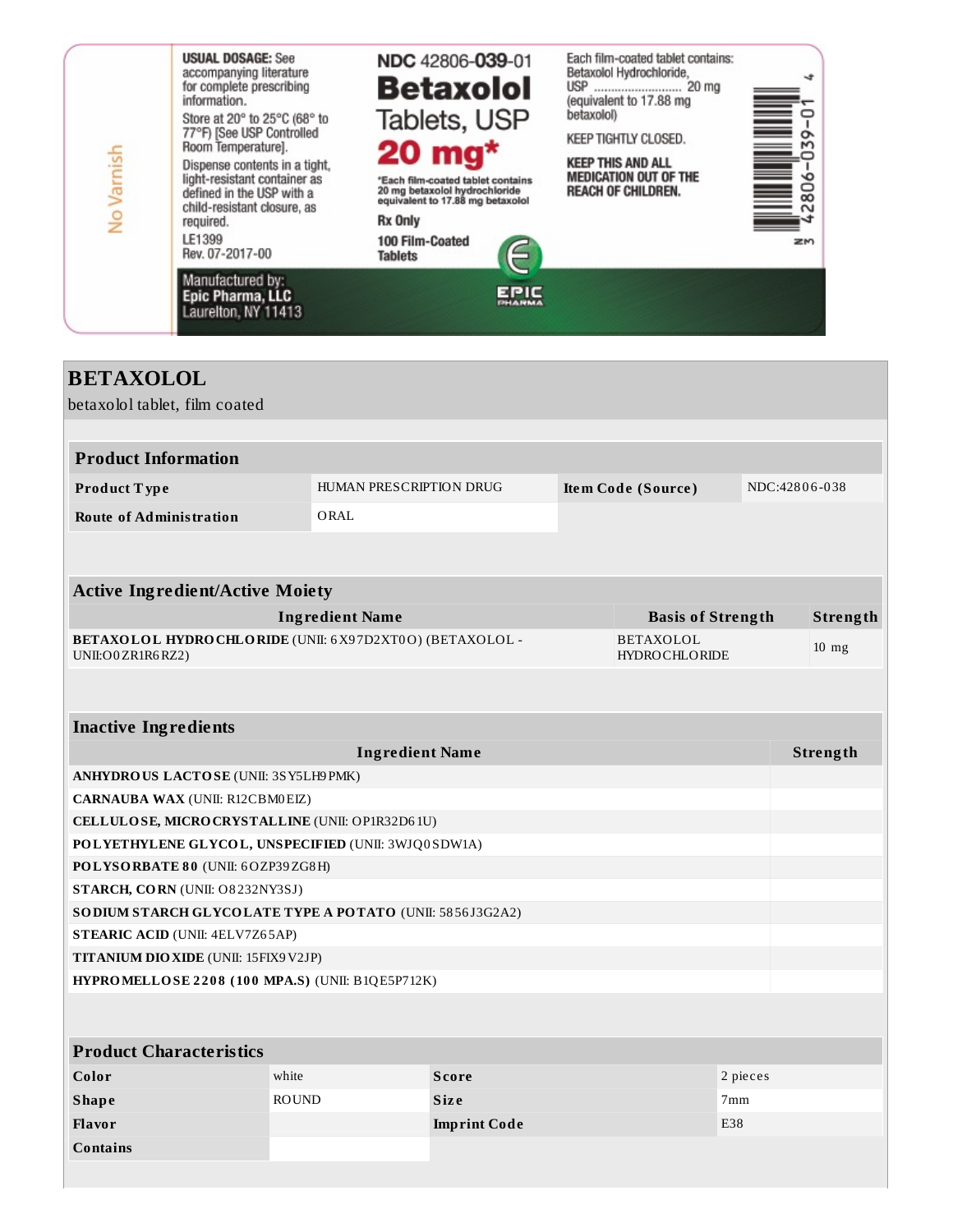|                                                                              | <b>Packaging</b>                               |                             |                                                                       |                                         |  |  |  |
|------------------------------------------------------------------------------|------------------------------------------------|-----------------------------|-----------------------------------------------------------------------|-----------------------------------------|--|--|--|
| #                                                                            | <b>Item Code</b>                               |                             | <b>Package Description</b>                                            | Marketing Start Date Marketing End Date |  |  |  |
|                                                                              |                                                |                             | 1 NDC:42806-038-01 100 in 1 BOTTLE; Type 0: Not a Combination Product | 07/20/2010                              |  |  |  |
|                                                                              | 2 NDC:42806-038-10                             |                             | 1000 in 1 BOTTLE; Type 0: Not a Combination Product                   | 07/20/2010                              |  |  |  |
|                                                                              |                                                |                             |                                                                       |                                         |  |  |  |
|                                                                              |                                                |                             |                                                                       |                                         |  |  |  |
|                                                                              |                                                |                             |                                                                       |                                         |  |  |  |
|                                                                              | <b>Marketing Information</b>                   |                             |                                                                       |                                         |  |  |  |
| <b>Marketing Category</b><br><b>Application Number or Monograph Citation</b> |                                                | <b>Marketing Start Date</b> | <b>Marketing End Date</b>                                             |                                         |  |  |  |
|                                                                              | <b>ANDA</b>                                    | ANDA075541                  |                                                                       | 07/20/2010                              |  |  |  |
|                                                                              |                                                |                             |                                                                       |                                         |  |  |  |
|                                                                              |                                                |                             |                                                                       |                                         |  |  |  |
|                                                                              | <b>BETAXOLOL</b>                               |                             |                                                                       |                                         |  |  |  |
|                                                                              | betaxolol tablet, film coated                  |                             |                                                                       |                                         |  |  |  |
|                                                                              |                                                |                             |                                                                       |                                         |  |  |  |
|                                                                              |                                                |                             |                                                                       |                                         |  |  |  |
|                                                                              | <b>Product Information</b>                     |                             |                                                                       |                                         |  |  |  |
|                                                                              | <b>HUMAN PRESCRIPTION DRUG</b><br>Product Type |                             | Item Code (Source)                                                    | NDC:42806-039                           |  |  |  |

**Route of Administration** ORAL

| <b>Active Ingredient/Active Moiety</b>                                               |                            |          |  |  |
|--------------------------------------------------------------------------------------|----------------------------|----------|--|--|
| Ingredient Name                                                                      | <b>Basis of Strength</b>   | Strength |  |  |
| <b>BETAXOLOL HYDROCHLORIDE</b> (UNII: 6X97D2XT0O) (BETAXOLOL -<br>UNII:O0 ZR1R6 RZ2) | BETAXOLOL<br>HYDROCHLORIDE | $20$ mg  |  |  |

#### **Inactive Ingredients**

| <b>Ingredient Name</b>                                   | Strength |  |
|----------------------------------------------------------|----------|--|
| ANHYDROUS LACTOSE (UNII: 3SY5LH9PMK)                     |          |  |
| <b>CARNAUBA WAX (UNII: R12CBM0EIZ)</b>                   |          |  |
| CELLULOSE, MICRO CRYSTALLINE (UNII: OP1R32D61U)          |          |  |
| POLYETHYLENE GLYCOL, UNSPECIFIED (UNII: 3WJQ0SDW1A)      |          |  |
| POLYSORBATE 80 (UNII: 6OZP39ZG8H)                        |          |  |
| STARCH, CORN (UNII: O8232NY3SJ)                          |          |  |
| SODIUM STARCH GLYCOLATE TYPE A POTATO (UNII: 5856J3G2A2) |          |  |
| <b>STEARIC ACID (UNII: 4ELV7Z65AP)</b>                   |          |  |
| <b>TITANIUM DIO XIDE</b> (UNII: 15FIX9 V2JP)             |          |  |
| HYPROMELLOSE 2208 (100 MPA.S) (UNII: B1QE5P712K)         |          |  |

| <b>Product Characteristics</b> |              |                     |          |  |  |
|--------------------------------|--------------|---------------------|----------|--|--|
| Color                          | white        | <b>Score</b>        | no score |  |  |
| <b>Shape</b>                   | <b>ROUND</b> | <b>Size</b>         | 9mm      |  |  |
| Flavor                         |              | <b>Imprint Code</b> | E39      |  |  |
| <b>Contains</b>                |              |                     |          |  |  |